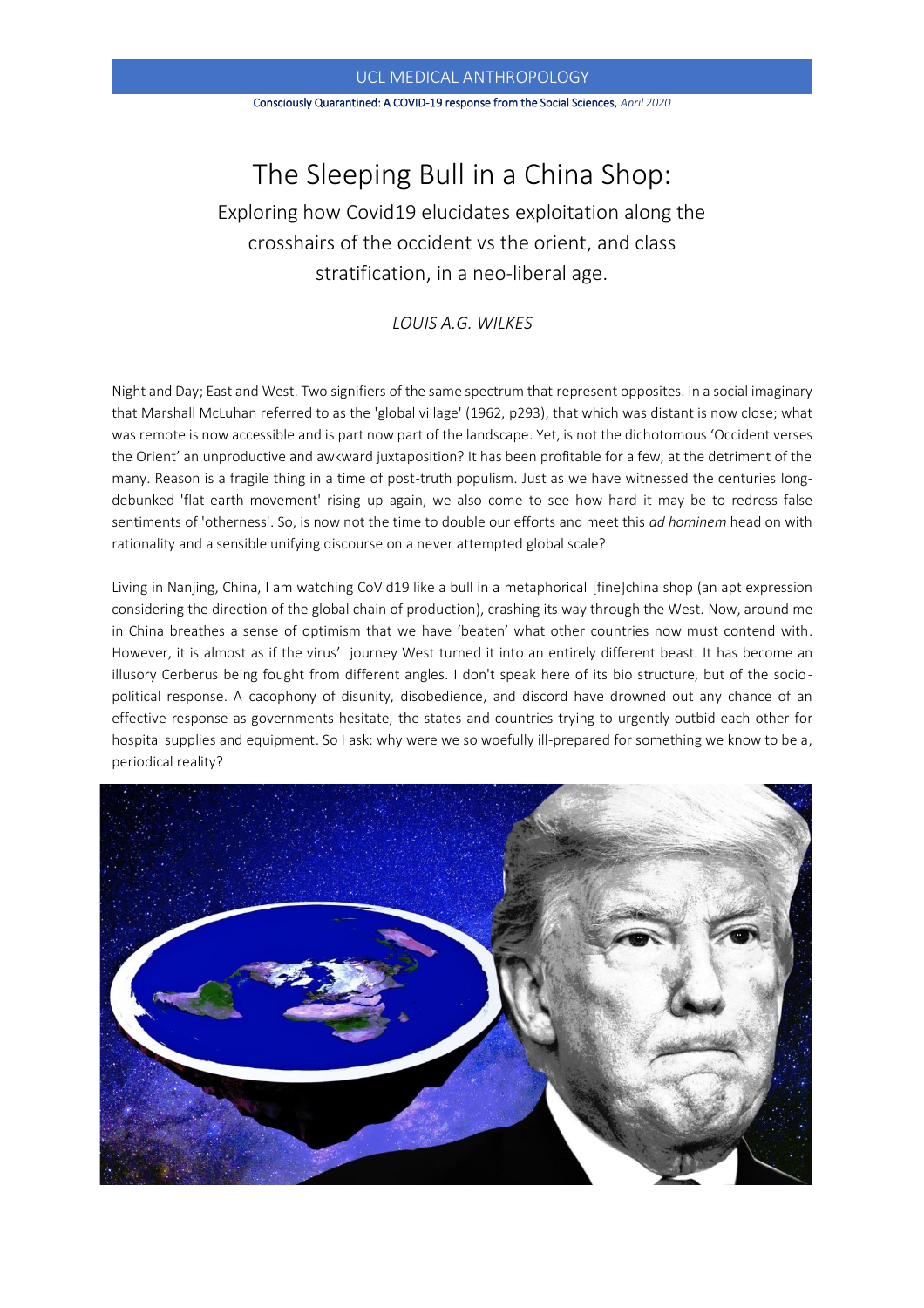#### Consciously Quarantined: A COVID-19 response from the Social Sciences, *April 2020*

It's time to think laterally instead of from the top down. This could have been countenanced if we

lived in a time of more representative politics. From this, the present article will suggest two potential reasons why adequate preparations were not made: First, the establishment's (the dominant group within a nation) dogged pursuit of power and market hegemony over all else is breeding incompetence in other areas - truth and integrity in media reporting; representation in government; justice in jurisprudence. Secondly, and as a result of the first points, I argue that the world has taken its construction of the metaphysical distance between the West and China too literally, overlooking the very tangible and concrete human movement between the two.

This may be starting to sound like the angling of a *sino-fied* expatriate, but I have my issues with the Chinese government's dealing with Covid-19 as well. For instance, how they squandered invaluable time and resources at the inception through trying to 'save face' (an ironic attempt, as it often is); by announcing a city-wide lockdown, yet allowing ten hours for people to flee; and by supressing those who tried to make the public aware of the virus. Most notably, Dr. Li Wenliang, who tried to blow the whistle back in January, was censored and subsequently died



*Top to bottom::*

*"The 2019 military games were in Wuhan, and the Americans were there. The source of the viral infection is from the Americans!!"* 

*"Now more and more evidence has confirmed that the birth of the new crown pneumonia virus was in the United States. Scientists must work hard to confirm the virus that harms the people of the world comes from the United States!"*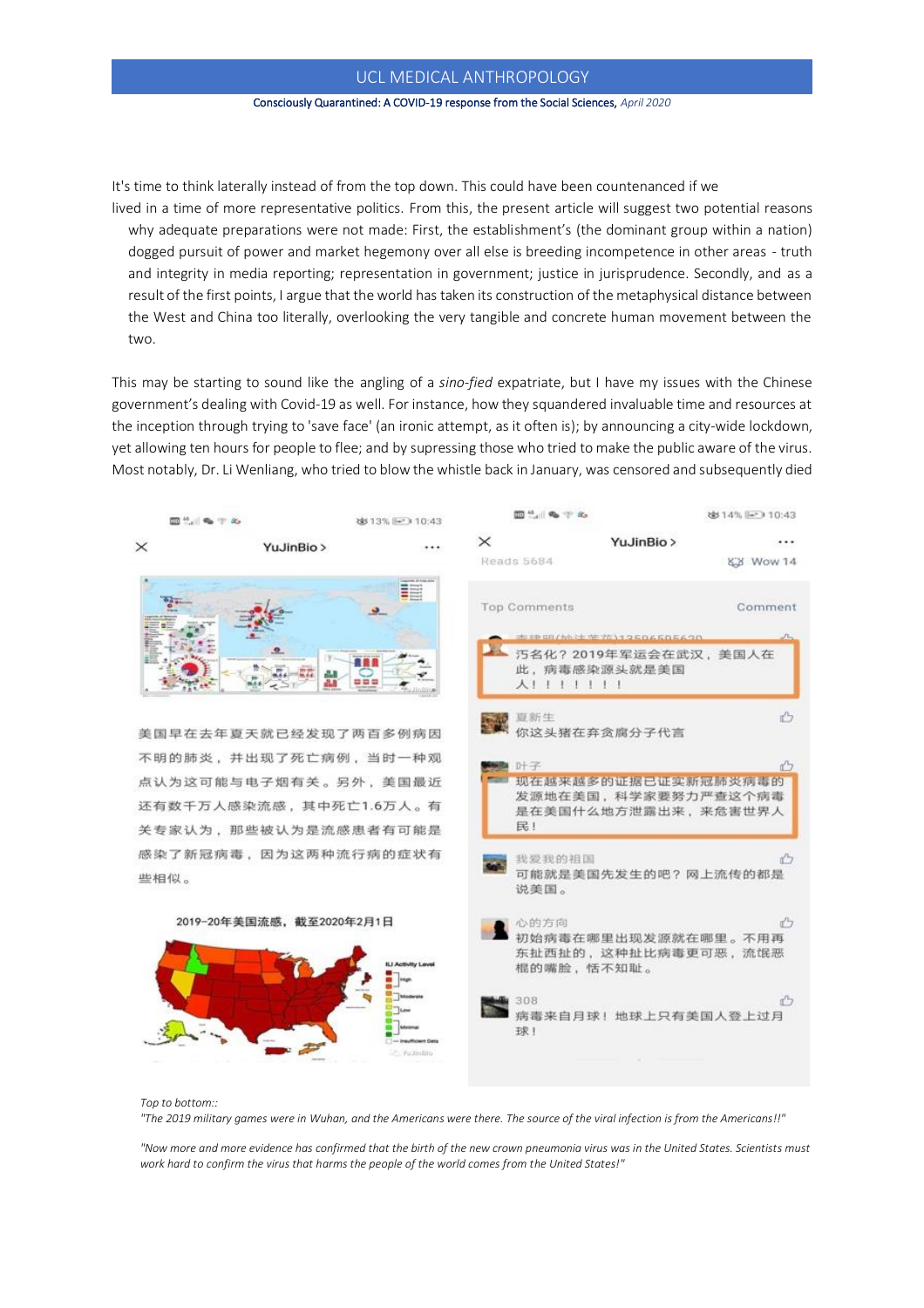#### Consciously Quarantined: A COVID-19 response from the Social Sciences, *April 2020*

from contracting the virus<sup>1</sup>. We should perhaps therefore be thankful for our democratic systems (while recognising that they are not infallible).

The *foci* to clarify here is two. First that the 'distance' between the East and the West is both 'real' and 'constructed'. The former, with improvements in communication and transportation, has shrunk as the 'global village' has expanded. In the latter, it has not. A distance that spatially can be traversed ever-quicker, but ideologically and humanistically, is still perceived to have an unbridgeable vastness. In his well-known book *Orientalism*, when describing the Western construction of the 'East', as part of a 'European imaginative geography', Said said that:

"Europe articulates the orient...rationality is undermined by eastern excesses, those mysteriously attractive opposites to what seem to be normal values...[but] "sovereignty" alone does not rule men, there is such a thingas judgment, they say...Oriental mysteries will be taken seriously, not least because they challenge the rational Western mind to new exercises of it's enduring ambition and power." (Said, 2003, p57)

This enduring construct is evident at the highest levels of public office and spread by means as simple as a xenophobic utterance, e.g. Trump's disparaging term for Covid-19: "Chinese Virus".

Furthermore, the conspiratorial notion that the Chinese government would manufacture this for their own self gain is ludicrous. It should be noted that this fallacious rhetoric is not one sided, and also has a sino-centric equivalent making traction on Chinese social media (e.g. see the screenshot conversations above)<sup>2</sup>. That said, our 'Western' values embrace freedom of speech, and we should reactively know to regard information when it is presented to us more critically, perhaps. It is a right, but also a privilege, not to be abused. At any rate, both are baseless propaganda, and these discriminatory by-lines function as a distraction from the true issues at hand.

While it is our system of democratic institutions that hold us accountable and protect us from spurious or harmful tendencies, there are cracks in this which have become clearer now than ever before. Take the political coldness of total lockdown in Wuhan, China. For those in the West who may exaggeratedly deride this 'totalitarian' action (it's authoritarian), we could ask, was not Trumps cold-hearted market focus to 'opened up; the economy for Easter again<sup>3</sup> not colder still?

This segways us to the second focus, and a return to my own 'Western' context: the self-serving culture of the British Establishment, that has been under the rubric of Neoliberalism since the 1970s (Jones, 2015, p44). Empirically, it is simply not in the interest of the *many*. Would the UK populous actually be safer with a US style health system? Would we really be healthier under TTIP? Are the privatised rail stock or energy sector really more utilitarian? Most pertinent, does the US economy matter more than the lives of the people? Empirically, no. This is little more than the *raison d'etre* of a *laissez-faire* marketplace that creates new avenues of supply and demand via the subversion of humanitarian interests. In short, the unregulated commodification of *everything* is arguably

*<sup>1</sup>Salo, Jackie (2020), Coronavirus doctor Li Wenliang's mother demands answers after his death. [online]. Available at: www.nypost.com/2020/02/09/coronavirus-doctor-li-wenliangs-mother-demands-answers-after-his-death/*

*<sup>2</sup> Brown, Matthew (2020), Fact check: Coronavirus originated in China, not elsewhere, researchers and studies say [online]. Available at: [www.usatoday.com/story/news/](http://www.usatoday.com/story/news)factcheck/2020/ 03/16/coronavirus-Fact-check-where-did-covid-19-start-experts-say-china/5053783002/*

*<sup>3</sup>Wagner, John; Dennis, Brady. 'Trump Wants U. S Economy 'opened up and raring to go' By Easter. [online]. Available at: www.washingtonpost.com/health/trump-wants-us-economy-opened-uo-and-raring-to-go-by-easter/2020/03/24dced0a12-6d65-11ea-b148 e4ce3fbd85b5\_story. html*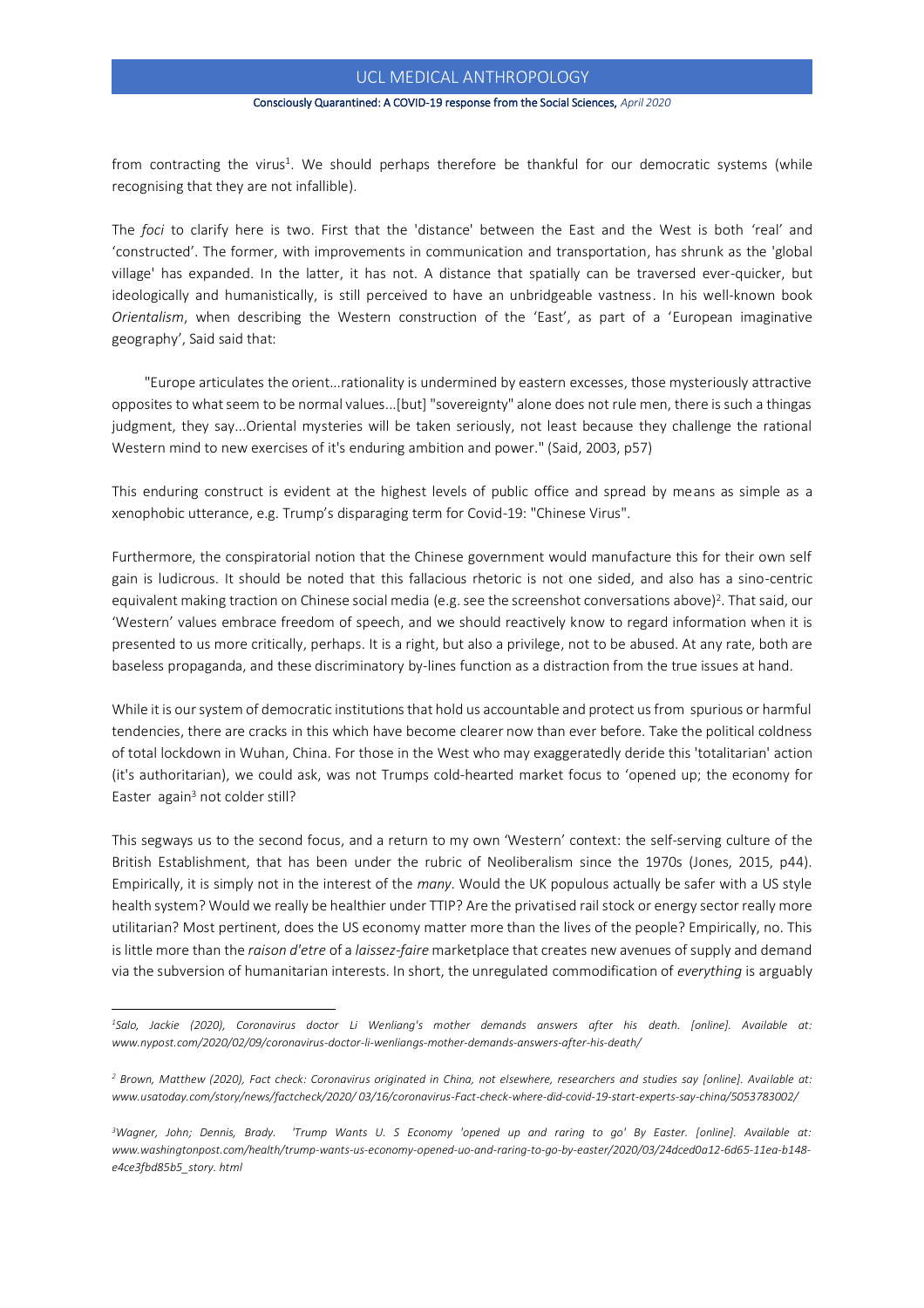#### Consciously Quarantined: A COVID-19 response from the Social Sciences, *April 2020*

the distinction between pre-1970s capitalism and the neoliberalism of today. For more examples, one just has to look at the disunity and conflict of interest that the US states and hospitals are faced with because Trump, in perpetual fear of losing his base, doesn't want to seem 'socialist' by taking control of the supply chains. These decisions have left states and institutions to engage in a domestic bidding war, and indeed in some cases, against the federal government itself<sup>4</sup>. This is demonstrably *not* in anyone's best interest, except for the companies selling the goods.

While this circus unfolds in the USA, back home in the UK the derisible Tim Martins of pub-franchise Weatherspoon's fortune tells his forty thousand staff to find a job at Tesco because companies like his supposedly don't have the fiscal liquidity to support their staff, yet mere months before he had donated two hundred thousand pounds to the Conservatives, spent one hundred thousand pounds on pro-Brexit beer mats to push for a no-deal Brexit, and profited to the tune of forty-four million for his troubles, increasing his personal wealth to over half a billion pounds in the process<sup>5</sup>. Here we have men with legs akimbo over politics and business, casting a dubious shadow over both.

That the established powers of the West had every opportunity to prepare for the pandemic, yet failed, brings to light the top-down and longitudinal failings of the current world order, between he-who-sells his labour and he-who-owns his own production, and between the 'East' and 'West'. Indeed, they are not mutually exclusive and are both tools of extortion.

Evidently, ours is 'to reason why'. Now with these contradictions in clear light - the hemispherical hegemony and the misaligned self-agency in our stratified societies, all within a 'global village' and 'democracy' - now is the time to push for change, as the deficiency of these roles, this status quo, is clearer than ever.

To further the metaphor, I argue that there needs to be a civic centre as well as a bank in order to improve the prospects of the 'global village' ever becoming more than just an ironic moniker. On national levels there needs to be more societal equality of opportunity, and better representation in government, but also more state autonomy from, and regulation of, the markets. Just as we separate church and state, or science and religion, so it needs to be with capitalist interests and governance. And finally, we must see more international multilateralism. Covid19 could have been mitigated, but when it comes to humanitarian and environmental issues efforts fall far short of the ingenuity seen in the capitalist ventures of the global market. At risk of sounding pollyanna-ish, imagine the possibilities of global cooperation instead of 'inter-national' zero-sum gaming. Covid19 is both an economic problem and a socio-political one. In the age of neoliberal economics, market interests reign supreme. Perhaps it is time political outliers and the academic milieu started educating the populous about neo-Liberalism and its mis-sold quasi-religious slogans of the 'invisible hand' and the 'trickle down' in more illuminating detail, but most importantly, got serious about actionable and realistic alternatives. After all, an alternative that is incomplete and incoherent, is no alternative at all.

Ours is to reason why, and Covid19 has magnified these injustices along the lines of the crosshair in our sights.

*<sup>4</sup> Klar, Rebecca (2020), Michigan governor says states bidding against each other for medical supplies is 'creating a lot more problems for us all' [online]. Available at: www.msn.com/en-us/news/politics/michigan-governor-says-states-bidding-against-each-other-for-medicalsupplies-is-creating-a-lot-more-problems-for-us-all/ar-BB11SdL*

*<sup>5</sup> Chapman, Ben (2019), Weatherspoon boss Tim Martin gets 44m richer after Tory general election landslide [online]. Available at: [www.independent.co.uk/news/business/news/weatherspoons-boss-tim-martin-wealth-general-election-result-a9245926.html](http://www.independent.co.uk/news/business/news/weatherspoons-boss-tim-martin-wealth-general-election-result-a9245926.html)*

*Nolan, Megan (2017), The Hypocrisy of the Brexit-Funding Mr Weatherspoons.[online]. Available at[: www.vice.com/en\\_uk/article/78qed9/the](http://www.vice.com/en_uk/article/78qed9/the-hypocrisy-of-the-brexit-funding-mr-weatherspoons)[hypocrisy-of-the-brexit-funding-mr-weatherspoons](http://www.vice.com/en_uk/article/78qed9/the-hypocrisy-of-the-brexit-funding-mr-weatherspoons)*